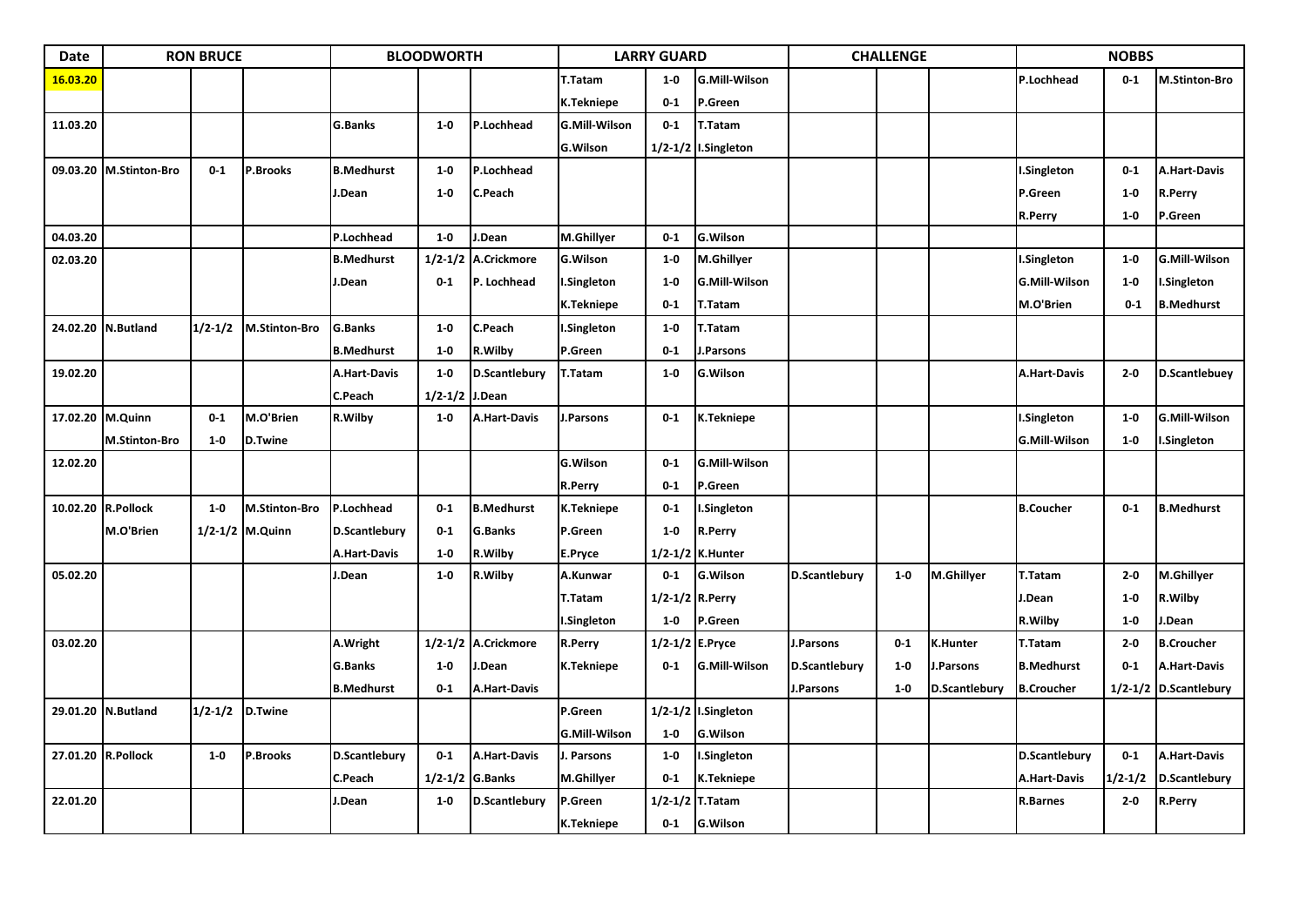| 20.01.20 P.Brooks |                    |       | 1/2-1/2 R.Pollock   | A.Wright            | $0-1$           | C.Peach                 | E.Pryce              | 1/2-1/2 R.Perry |                         | D.Scantlebury   | $1/2-1/2$ T. Tatam |                | T.Tatam                    | $0 - 1$ | <b>N.Butland</b>     |
|-------------------|--------------------|-------|---------------------|---------------------|-----------------|-------------------------|----------------------|-----------------|-------------------------|-----------------|--------------------|----------------|----------------------------|---------|----------------------|
|                   |                    |       |                     |                     |                 |                         | P.Green              | $1 - 0$         | K.Tekniepe              | <b>K.Hunter</b> | $2 - 0$            | J.Parsons      | <b>R.Barnes</b>            | $2-0$   | M.O'Brien            |
|                   |                    |       |                     |                     |                 |                         |                      |                 |                         |                 |                    |                | D.Scantlebury              | $0 - 1$ | T.Tatam              |
|                   |                    |       |                     |                     |                 |                         |                      |                 |                         |                 |                    |                |                            |         |                      |
|                   | 15.01.20 N.Butland | $1-0$ | <b>R.Pollock</b>    |                     | $0 - 1$         | J.Dean                  |                      |                 |                         | T.Tatam         |                    | J.Parsons      | T.Tatam<br><b>R.Barnes</b> | $0 - 1$ | <b>D.Scantlebury</b> |
|                   |                    |       |                     | D.Scantlebury       |                 |                         |                      |                 |                         |                 | $1/2 - 1/2$        |                |                            | $2 - 0$ | M.Ghillyer           |
|                   |                    |       |                     |                     |                 |                         |                      |                 |                         |                 |                    |                | <b>R.Barnes</b>            | $2 - 0$ | D.Scantlebury        |
| 13.01.20          |                    |       |                     |                     |                 |                         | K.Tekniepe           | $1 - 0$         | A.Kunwar                | J.Parsons       | $1/2 - 1/2$        | <b>T.Tatam</b> | R.Barnes                   | $2 - 0$ | P.Green              |
| 08.01.20          |                    |       |                     | C.Peach             | $1 - 0$         | <b>D.Scantlebury</b>    | A.Kunwar             | $0-1$           | T.Tatam                 | <b>K.Hunter</b> | $0 - 1$            | M.Ghillyer     |                            |         |                      |
|                   |                    |       | 07.01.20 J.Dean     |                     | $1 - 0$         | <b>B.Medhurst</b>       |                      |                 |                         |                 |                    |                |                            |         |                      |
| 06.01.20          |                    |       |                     | D.Scantlebury       | $0 - 1$         | C.Peach                 | <b>R.Perry</b>       | $1 - 0$         | <b>K.Hunter</b>         | <b>T.Tatam</b>  | $0 - 1$            | M.Ghillyer     | M.O'Brien                  | $0 - 1$ | <b>M.Stinton-Bro</b> |
|                   |                    |       |                     | A.Wright            | $0-1$           | <b>B.Medhurst</b>       | K.Tekniepe           | $1-0$           | E.Pryce                 |                 |                    |                | <b>G.Mill-Wilson</b>       | $0 - 2$ | <b>B.Medhurst</b>    |
|                   |                    |       |                     | R.Wilby             | $1-0$           | J.Dean                  | <b>G.Mill-Wilson</b> | $1-0$           | J.Parsons               |                 |                    |                |                            |         |                      |
| 11.12.19          |                    |       |                     | A.Wright            | $1-0$           | <b>G.Banks</b>          | T.Tatam              | $1 - 0$         | <b>K.Hunter</b>         |                 |                    |                |                            |         |                      |
|                   |                    |       |                     |                     |                 |                         | <b>K.Hunter</b>      | $0 - 1$         | T.Tatam                 |                 |                    |                |                            |         |                      |
|                   |                    |       |                     |                     |                 |                         | G.Wilson             |                 | 1/2-1/2 E.Pryce         |                 |                    |                |                            |         |                      |
|                   |                    |       |                     |                     |                 |                         | <b>B.Bolt</b>        | $1-0$           | J.Parsons               |                 |                    |                |                            |         |                      |
| 09.12.19          |                    |       |                     | J.Dean              | $0 - 1$         | <b>G.Banks</b>          | M.Ghillyer           | $1 - 0$         | J.Parsons               |                 |                    |                | <b>G.Mill-Wilson</b>       | $2-0$   | P.Green              |
|                   |                    |       |                     | <b>B.Medhurst</b>   | 1/2-1/2 C.Peach |                         | <b>K.Hunter</b>      | $0 - 1$         | <b>R.Perry</b>          |                 |                    |                |                            |         |                      |
|                   |                    |       |                     |                     |                 |                         | A.Kunwar             | $0 - 1$         | K.Tekniepe              |                 |                    |                |                            |         |                      |
| 04.12.19          |                    |       |                     | J.Dean (3rd Dec)    | $0-1$           | <b>B.Medhurst</b>       | <b>G.Wilson</b>      | $1 - 0$         | <b>R.Perry</b>          |                 |                    |                | M.Ghillyer                 | $0-2$   | M.Wilson             |
|                   |                    |       |                     | C.Peach             | $0 - 1$         | <b>A.Hart-Davis</b>     | <b>K.Hunter</b>      |                 | 1/2-1/2 J.Parsons       |                 |                    |                |                            |         |                      |
|                   |                    |       |                     |                     |                 |                         | P.Green              | $1 - 0$         | E.Pryce                 |                 |                    |                |                            |         |                      |
| 02.12.19          |                    |       |                     | J.Dean              |                 | 1/2-1/2 A.Crickmore     | E.Pryce              | $0-1$           | P.Green                 |                 |                    |                |                            |         |                      |
|                   |                    |       |                     | A.Crickmore         | $0 - 1$         | J.Dean                  | K.Tekniepe           | $1 - 0$         | R.Perry                 |                 |                    |                |                            |         |                      |
|                   |                    |       |                     | A.Wright            | $0-1$           | <b>D.Jervis</b>         | T.Tatam              | $1 - 0$         | I.Singleton             |                 |                    |                |                            |         |                      |
|                   |                    |       |                     |                     |                 |                         | <b>G.Mill-Wilson</b> | $1 - 0$         | M.Ghillyer              |                 |                    |                |                            |         |                      |
|                   |                    |       |                     |                     |                 |                         | M.Ghillyer           | $0 - 1$         | <b>G.Mill-Wilson</b>    |                 |                    |                |                            |         |                      |
|                   | 25.11.19 M.O'Brien |       | 1/2-1/2 N.Crickmore | <b>A.Hart-Davis</b> | $0 - 1$         | <b>B.Medhurst</b>       | J.Parsons            | $0-1$           | A.Kunwar                |                 |                    |                | P.Green                    | $1-0$   | M.Ghillyer           |
|                   |                    |       |                     | J.Dean              |                 | 1/2-1/2 A.Wright        | <b>G.Wilson</b>      |                 | $1/2 - 1/2$ K. Tekniepe |                 |                    |                |                            |         |                      |
|                   |                    |       |                     |                     |                 |                         |                      |                 |                         |                 |                    |                |                            |         |                      |
| 20.11.19 D.Twine  |                    | $1-0$ | <b>N.Butland</b>    |                     |                 |                         |                      |                 |                         | M.Ghillyer      | $0 - 1$            | P.Green        | M.Quinn                    |         | 1/2-1/2 R.Wilby      |
|                   |                    |       |                     |                     |                 |                         |                      |                 |                         |                 |                    |                | R.Wilby                    |         | 1/2-1/2 M.Quinn      |
|                   | 18.11.19 M.O'Brien | $0-1$ | <b>N.Butland</b>    | P.Lochhead          | $0-1$           | A.Wright                | P.Green              | $0-1$           | G.Mill-Wilson           | <b>D.Jervis</b> | $1-0$              | M.Ghillyer     |                            |         |                      |
|                   |                    |       |                     | <b>C.Peach</b>      |                 | $1/2 - 1/2$ B. Medhurst | E.Pryce              |                 | 01-Jan T.Tatam          |                 |                    |                |                            |         |                      |
|                   |                    |       |                     | A.Crickmore         | $1-0$           | <b>D.Scantlenury</b>    | I.Singleton          | $0 - 1$         | K.Tekniepe              |                 |                    |                |                            |         |                      |
| 13.11.19          |                    |       |                     | <b>A.Hart-Davis</b> | $1-0$           | A.Wright                | J.Parsons            | $0 - 1$         | E.Pryce                 |                 |                    |                | <b>B.Saberi</b>            | $0 - 1$ | D.Scantlebury        |
|                   |                    |       |                     |                     |                 |                         | P.Green              | $0 - 1$         | M.Ghillyer              |                 |                    |                | M.Quinn                    | $2 - 0$ | T.Tatam              |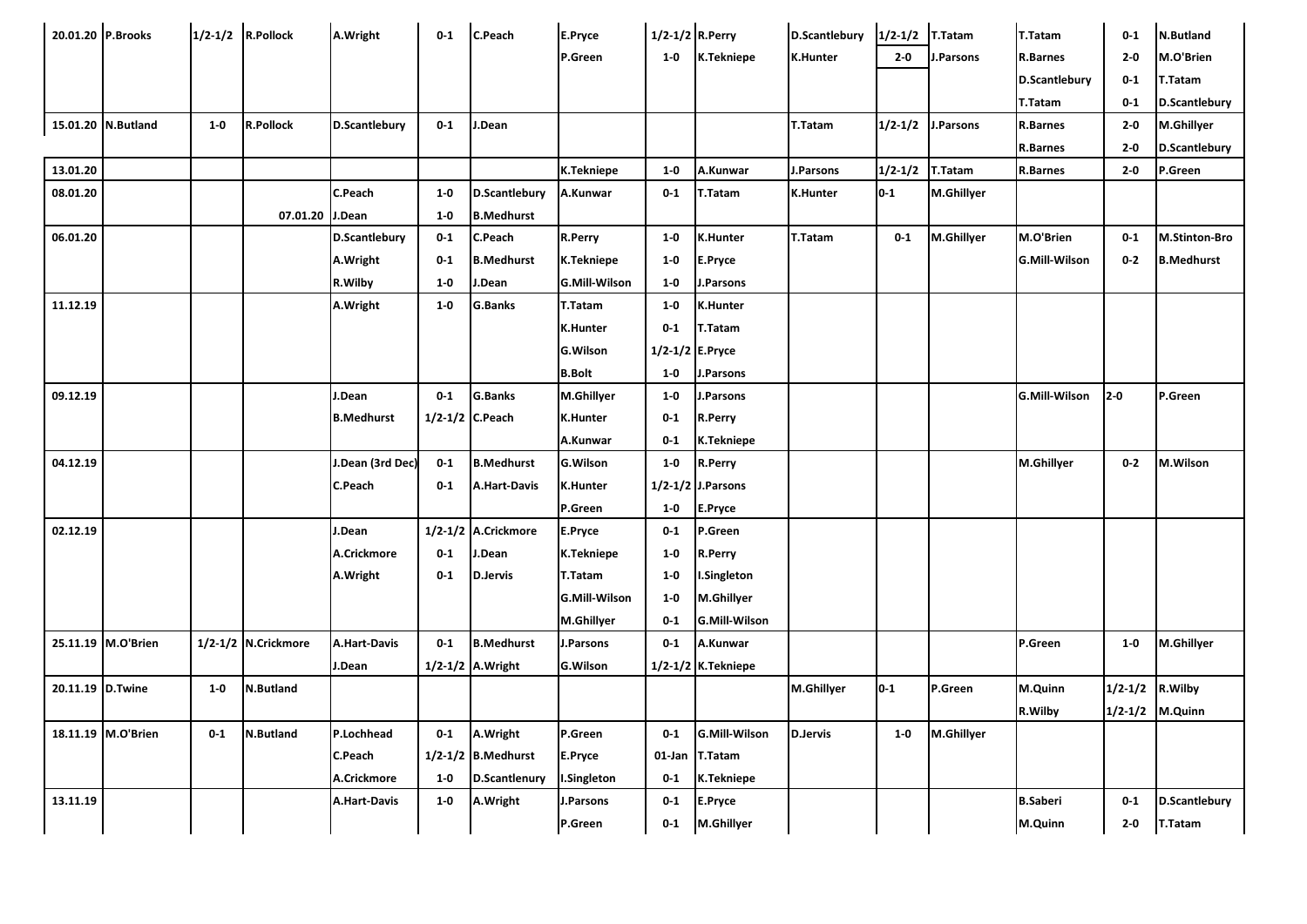|                  |                      |         |                 |                      |             |                      | R.Perry              |                 | 1/2-1/2 G. Wilson       |                      |         |                      |                      |             |                      |
|------------------|----------------------|---------|-----------------|----------------------|-------------|----------------------|----------------------|-----------------|-------------------------|----------------------|---------|----------------------|----------------------|-------------|----------------------|
|                  |                      |         |                 |                      |             |                      | T.Tatam              | $1-0$           | A.Kunwar                |                      |         |                      |                      |             |                      |
| 11.11.19         |                      |         |                 | A.Wright             | $1 - 0$     | <b>D.Scantlebury</b> | M.Ghillyer           | $1-0$           | J.Parsons               |                      |         |                      | <b>D.Scantlebury</b> | $2-0$       | P.Green              |
|                  |                      |         |                 | <b>A.Hart-Davis</b>  | $1-0$       | <b>G.Banks</b>       |                      |                 |                         |                      |         |                      |                      |             |                      |
| 06.11.19         |                      |         |                 | <b>G.Banks</b>       | $1/2 - 1/2$ | A.Wright             | R.Perry              |                 | 1/2-1/2 J.Parsons       |                      |         |                      |                      |             |                      |
|                  |                      |         |                 | 08.11.19 A.Wright    | $1-0$       | J.Dean               | T.Tatam              | $2 - 0$         | <b>M.Ghillyer</b>       |                      |         |                      |                      |             |                      |
|                  | 04.11.19 N.Crickmore | $1-0$   | P.Brooks        | <b>B.Medhurst</b>    | $1-0$       | A.Wright             | J.Parsons            | 1/2-1/2 R.Perry |                         |                      |         |                      | M.Quinn              | $2 - 0$     | <b>M.Ghillyer</b>    |
|                  |                      |         |                 | <b>G.Banks</b>       |             | 1/2-1/2 A.Hart-Davis | T.Tatam              | $1 - 0$         | <b>C.Caleshu</b>        |                      |         |                      |                      |             |                      |
| 30.10.19         |                      |         |                 | A.Wright             | $0 - 1$     | P.Lochhead           |                      |                 |                         | <b>G.Mill-Wilson</b> | $1 - 0$ | <b>D.Scantlebury</b> | <b>Ben Saberi</b>    | $0 - 1$     | J.Parsons            |
|                  |                      |         |                 |                      |             |                      |                      |                 |                         |                      |         |                      | D.Scantlebury        | $2 - 0$     | <b>G.Mill-Wilson</b> |
|                  |                      |         |                 |                      |             |                      |                      |                 |                         |                      |         |                      | N.Butland            | $2 - 0$     | P.Green              |
|                  | 28.1019 M.Quinn      | $0 - 1$ | P.Brooks        | <b>D.Scantlebury</b> | $0-1$       | A.Crickmore          | J.Parsons            | $0-1$           | T.Tatam                 |                      |         |                      | M.Stint-Brownb       | $2 - 0$     | <b>M.Ghillyer</b>    |
|                  |                      |         |                 | <b>D.Jervis</b>      | $1-0$       | A.Wright             | M.Ghillyer           | $1-1$           | I.Singleton             |                      |         |                      |                      |             |                      |
|                  |                      |         |                 |                      |             |                      | E.Pryce              | $0 - 1$         | <b>G.Mill-Wilson</b>    |                      |         |                      |                      |             |                      |
|                  |                      |         |                 |                      |             |                      | <b>R.Perry</b>       | $1-0$           | K.Tekniepe              |                      |         |                      |                      |             |                      |
| 23.1019          |                      |         |                 | <b>G.Banks</b>       | $1 - 0$     | <b>D.Scantlebury</b> | J.Parsons            | $0 - 1$         | <b>G.Mill-Wilson</b>    |                      |         |                      |                      |             |                      |
|                  |                      |         |                 | A.Wright             | $0-1$       | A.Hart-Davis         | M.Ghillyer           | $2 - 0$         | E.Pryce                 |                      |         |                      |                      |             |                      |
| 21.10.19 M.Quinn |                      | $0-1$   | N.Crickmore     | D.Scantlebury        | $0 - 1$     | <b>D.Jervis</b>      | I.Singleton          | $1-0$           | R.Perry                 |                      |         |                      | <b>M.Stinton-Bro</b> | $0 - 1$     | M.O'Brien            |
|                  |                      |         |                 | A.Crickmore          | $0 - 1$     | <b>B.Medhurst</b>    | E.Pryce              | $0 - 1$         | J.Parsons               |                      |         |                      | M.Ghillyer           | $0 - 1$     | R.Wilby              |
|                  |                      |         |                 | R.Wilby              | $0 - 1$     | A.Wright             | K.Tekniepe           | $1 - 0$         | <b>B.Evans-Raspison</b> |                      |         | 16.10.19             | M.Ghillyer           | $1-0$       | <b>R.Perry</b>       |
|                  |                      |         |                 |                      |             |                      |                      |                 |                         |                      |         |                      | <b>B.Winstanley</b>  | $0 - 1$     | D.Scantlebury        |
|                  |                      |         |                 |                      |             |                      |                      |                 |                         |                      |         |                      | <b>D.Scantlebury</b> | $1-0$       | <b>B.Winstanley</b>  |
|                  | 14.10.19 P.Brooks    |         | 1/2-1/2 M.Quinn | A.Wright             | $1-0$       | R.Wilby              | <b>G.Mill-Wilson</b> | $1-0$           | <b>K.Tekniepe</b>       |                      |         |                      | <b>D.Jervis</b>      | $1-0$       | I.Singleton          |
|                  |                      |         |                 | <b>D.Jervis</b>      | $1 - 0$     | D.Scantlebury        | J.Parsons            | $0 - 1$         | <b>B.Ev-Raspison</b>    |                      |         |                      | M.Stint-Brownb       | $2 - 0$     | I.Singleton          |
|                  |                      |         |                 |                      |             |                      | R.Perry              |                 | 1/2-1/2 M.Ghillyer      |                      |         |                      |                      |             |                      |
| 09.10.19         | N.Butland            |         | 1/2-1/2 M.Quinn | D.Scantlebury        | $1-0$       | A.Wright             | T.Tatam              |                 | 1/2-1/2 P.Green         |                      |         |                      | AH-Jam               | $1-0$       | J.Parsons            |
|                  |                      |         |                 |                      |             |                      |                      |                 |                         |                      |         |                      |                      |             |                      |
|                  |                      |         |                 |                      |             |                      |                      |                 |                         |                      |         |                      | T.Tatam              | $2 - 0$     | P.Gren               |
|                  | 07.10.19 N.Butland   | $1 - 0$ | P.Brooks        | R.Wilby              | $1-0$       | <b>D.Scantlebury</b> | T.Tatam              | $1-0$           | J.Parsons               |                      |         |                      |                      |             |                      |
|                  |                      |         |                 |                      |             |                      | <b>B.Raspison</b>    | $1-0$           | K.Tekniepe              |                      |         |                      |                      |             |                      |
|                  |                      |         |                 |                      |             |                      | M.Ghillyer           | $0 - 1$         | <b>R.Perry</b>          |                      |         |                      |                      |             |                      |
| 02.10.19         |                      |         |                 | <b>D.Scantlebury</b> | $0-1$       | R.Wilby              | R.Perry              | $0 - 1$         | T.Tatam                 |                      |         |                      | M.Quinn              | $1-0$       | A.Hart-Davis         |
|                  |                      |         |                 |                      |             |                      | P.Green              | $1-0$           | M.Ghillyer              |                      |         |                      | <b>A.Hart-Davis</b>  |             | 1/2-1/2 M.Quinn      |
|                  |                      |         |                 |                      |             |                      |                      |                 |                         |                      |         |                      | <b>N.Butland</b>     | $1-0$       | <b>G.Banks</b>       |
| 23.09.19         |                      |         |                 |                      |             |                      |                      |                 |                         |                      |         |                      | T.Tatam              | $1/2 - 1/2$ | <b>G.Mill-Wilson</b> |
|                  |                      |         |                 |                      |             |                      |                      |                 |                         |                      |         |                      | <b>G.Mill-Wilson</b> | $1-0$       | T.Tatam              |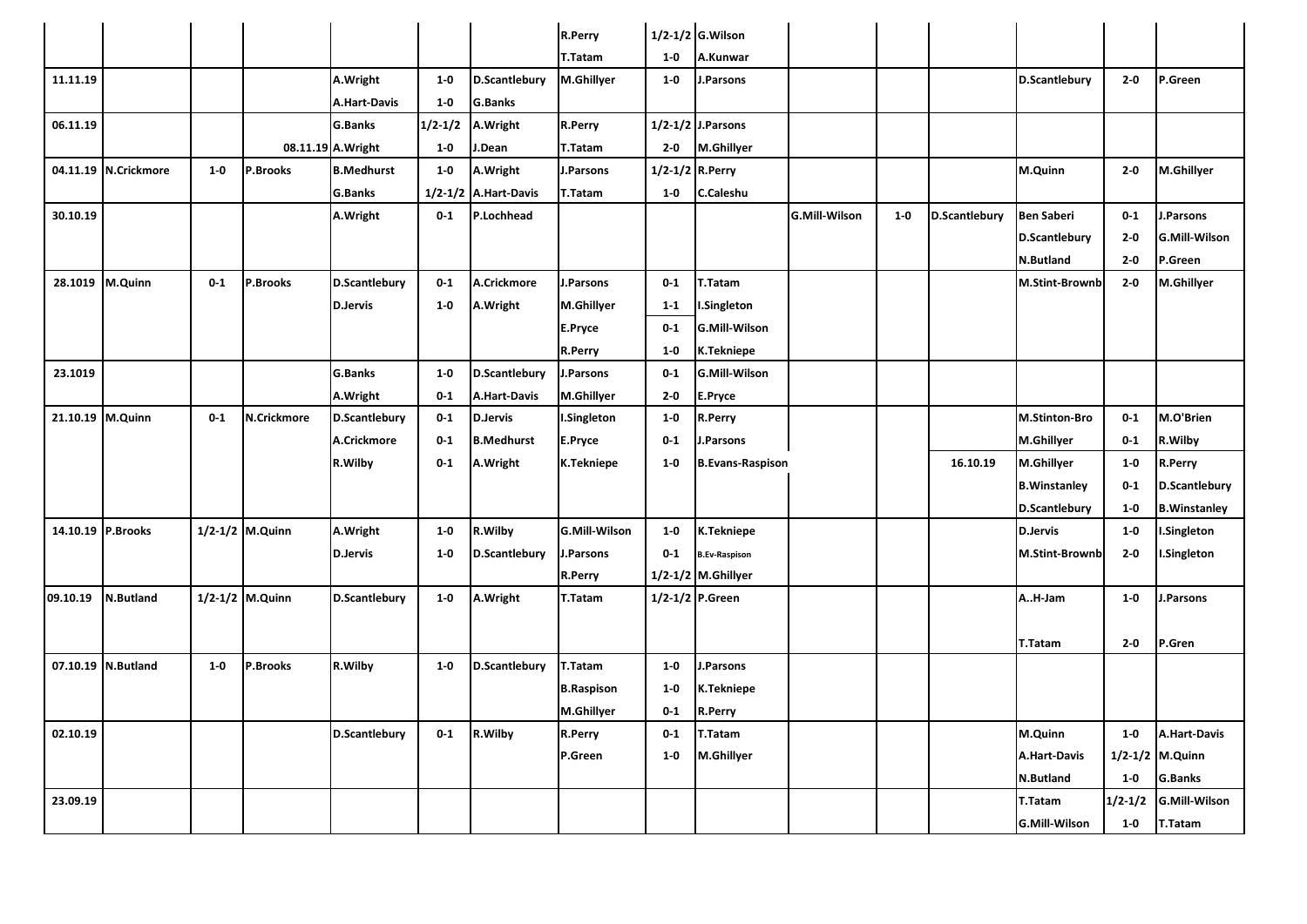| 16.09.19         |                        |             |                      |                    |             |                     | <b>G.Mill-Wilson</b> | $0-1$       | P.Green              |                            |         |                      | T.Tatam              | $2 - 0$     | D.Scantlebury        |
|------------------|------------------------|-------------|----------------------|--------------------|-------------|---------------------|----------------------|-------------|----------------------|----------------------------|---------|----------------------|----------------------|-------------|----------------------|
|                  |                        |             |                      |                    |             |                     |                      |             |                      |                            |         |                      | <b>R.Perry</b>       | $1-0$       | K.Hunter             |
|                  |                        |             |                      |                    |             |                     |                      |             |                      |                            |         |                      | J.Dean               | $0-1$       | M.Stinton -Bro       |
|                  |                        |             |                      |                    |             |                     |                      |             |                      |                            |         |                      | <b>M.Stinton-Bro</b> | $0 - 1$     | J.Dean               |
|                  |                        |             |                      |                    |             |                     |                      |             |                      |                            |         |                      |                      |             |                      |
| 22.05.19         |                        |             |                      |                    |             |                     |                      |             |                      |                            |         |                      | <b>B.Bracey</b>      | $0 - 1$     | T.Tatam              |
| 20.05.19         |                        |             |                      | A.Crickmore        | $0 - 1$     | M.Quinn             | P.Green              | $1-0$       | R.Perry              | <b>CHALLENGE CUP FINAL</b> |         |                      | M.O'Brien            | $0 - 1$     | R.Wilby              |
|                  |                        |             |                      | A.Wright           | $0 - 1$     | C.Peach             |                      |             |                      | R.Wilby                    | $1-0$   | T.Tatam              | <b>M.Stinton-Bro</b> | $1/2 - 1/2$ | M.O'Brien            |
|                  | 15.05.19 N.Butland     | $1/2 - 1/2$ | R.Wilby              | M.Quinn            | $1-0$       | C.Peach             | J.Parsons            | $1-0$       | <b>P.Andrews</b>     |                            |         |                      |                      |             |                      |
|                  | 13.05.19 P.Brooks      | $1-0$       | <b>B.Medhurst</b>    | C.Peach            | $0 - 1$     | A.Wright            |                      |             |                      | <b>G.Mill-Wilson</b>       | $0 - 1$ | <b>B.Wilkinson</b>   |                      |             |                      |
|                  |                        |             |                      | M.Quinn            | $1 - 0$     | A.Crickmore         |                      |             |                      | D.Scantlebury              | $0 - 1$ | T.Tatam              |                      |             |                      |
|                  |                        |             |                      |                    |             |                     |                      |             |                      | <b>D.Scantlebury</b>       | $2 - 0$ | T.Tatam              |                      |             |                      |
| 08.05.19         |                        |             |                      | C.Peach            | $1/2 - 1/2$ | <b>G.Banks</b>      |                      |             |                      |                            |         |                      |                      |             |                      |
|                  |                        |             |                      | <b>B.Wilkinson</b> | $1-0$       | M.Quinn             |                      |             |                      |                            |         |                      |                      |             |                      |
| 01.05.19         |                        |             |                      | <b>G.Banks</b>     | 1/2.1/2     | M.Quinn             |                      |             |                      | R.Wilby                    | $1-0$   | <b>D.Scantlebury</b> |                      |             |                      |
| 29.04.19         | <b>M.Stinton-Bro</b>   | $1/2 - 1/2$ | <b>N.Butland</b>     | M.Quinn            | $1-0$       | <b>B.Wilkinson</b>  | <b>S.Gifford</b>     | $1.2 - 1.2$ | R.Perry              |                            |         |                      | <b>N.Butland</b>     | $0-1$       | <b>M.Stinton-Bro</b> |
|                  | <b>B.Medhurst</b>      | $0 - 1$     | R.Wilby              | A.Crickmore        | $0 - 1$     | P.Lochhead          | <b>P.Andrews</b>     | $1-0$       | J.Parsons            |                            |         |                      |                      |             |                      |
| 24.04.19 D.Twine |                        | $1-0$       | N.Butland            |                    |             |                     | <b>S.Williams</b>    | $1/2 - 1/2$ | R.Perry              |                            |         |                      | T.Tatam              | $1-0$       | C.Peach              |
|                  |                        |             |                      |                    |             |                     | P.Green              | $0-1$       | <b>G.Mill-Wilson</b> |                            |         |                      | C.Peach              | 1/2.1/2     | <b>T.Tatam</b>       |
| 17.04.19         |                        |             |                      | J.Dean             | $1-0$       | G.Banks             | R.Perry              | $0-1$       | S.Gifford            |                            |         |                      |                      |             |                      |
|                  |                        |             |                      |                    |             |                     | <b>G.Mill-Wilson</b> | $0 - 1$     | P.Green              |                            |         |                      |                      |             |                      |
| 15.04.19         |                        |             |                      | P.Lochhead         | $1/2 - 1/2$ | A.Crickmore         | R.Perry              | $1 - 0$     | <b>S.Williams</b>    |                            |         |                      | <b>G.Mill-Wilson</b> | $0-1$       | T.Tatam              |
|                  |                        |             |                      | G.Banks            | $0 - 1$     | <b>B.Wilkinson</b>  |                      |             |                      |                            |         |                      | T.Tatam              | $0 - 1$     | <b>G.Mill-Wilson</b> |
| 10.04.19         |                        |             |                      | M.Quinn            | $1-0$       | A.Wright            | <b>S.Williams</b>    | $1-0$       | P.Green              |                            |         |                      |                      |             |                      |
|                  |                        |             |                      |                    |             |                     | M.Ghillyer           | $0-1$       | J.James              |                            |         |                      |                      |             |                      |
|                  | 08.04.19 N.Butland     | $1-0$       | <b>B.Medhurst</b>    | <b>G.Wilson</b>    | $0 - 1$     | P.Lochhead          | I.James              | $1-0$       | M.Ghillyer           | R.Perry                    | $0 - 1$ | T.Tatam              | <b>R.Perry</b>       | $0 - 1$     | T.Tatam              |
|                  |                        |             |                      | <b>B.Wilkinson</b> | $1-0$       | G.Banks             |                      |             |                      | <b>M.Stinton-Brow</b>      | $1-0$   | T.Tatam              | <b>S.Williams</b>    | $1-0$       | G.Mill-Wilson        |
|                  |                        |             |                      | A.Crickmore        | $1/2 - 1/2$ | J.Dean              |                      |             |                      |                            |         |                      | <b>G.Mill-Wilson</b> | $1 - 0$     | <b>S.Williams</b>    |
|                  |                        |             |                      | J.Dean             | $0 - 1$     | A.Crickmore         |                      |             |                      |                            |         |                      |                      |             |                      |
| 03.04.19         |                        |             |                      | <b>B.Wilkinson</b> | $0-1$       | J.Dean              | P.Green              | $0 - 1$     | S.Williams           |                            |         |                      | T.Tatam              | $0 - 1$     | <b>B.Bracey</b>      |
|                  |                        |             |                      |                    |             |                     | J.James              | $1-0$       | <b>P.Andrews</b>     |                            |         |                      | <b>D.Scantlebury</b> | $1 - 0$     | T.Tatam              |
|                  |                        |             |                      |                    |             |                     |                      |             |                      |                            |         |                      | <b>P.Andrews</b>     | $0 - 1$     | D.Scantlebury        |
|                  | 01.04.19 M.Stinton-Bro | $0 - 1$     | <b>D.Twine</b>       | A.Crickmore        | $0 - 1$     | <b>A.Hart-Davis</b> | M.Ghillyer           | $0 - 1$     | <b>G.Mill-Wilson</b> |                            |         |                      |                      |             |                      |
|                  |                        |             |                      |                    |             |                     | <b>P.Andrews</b>     | $0 - 1$     | R.Perry              |                            |         |                      |                      |             |                      |
| 27.03.19         |                        |             |                      | M.Quinn            | $1-0$       | G.Banks             | J.James              | $1-0$       | S.Gifford            |                            |         |                      |                      |             |                      |
| 25.03.19 D.Twine |                        | $1-0$       | <b>M.Stinton Bro</b> | P.Lochhead         | $1-0$       | <b>G.Wilson</b>     | <b>G.Mill-Wilson</b> | $0 - 1$     | M.Ghillyer           | <b>A.Hart-Davis</b>        | $1 - 0$ | D.Scantlebury        | S.Gifford            | $0 - 1$     | <b>T.Tatam</b>       |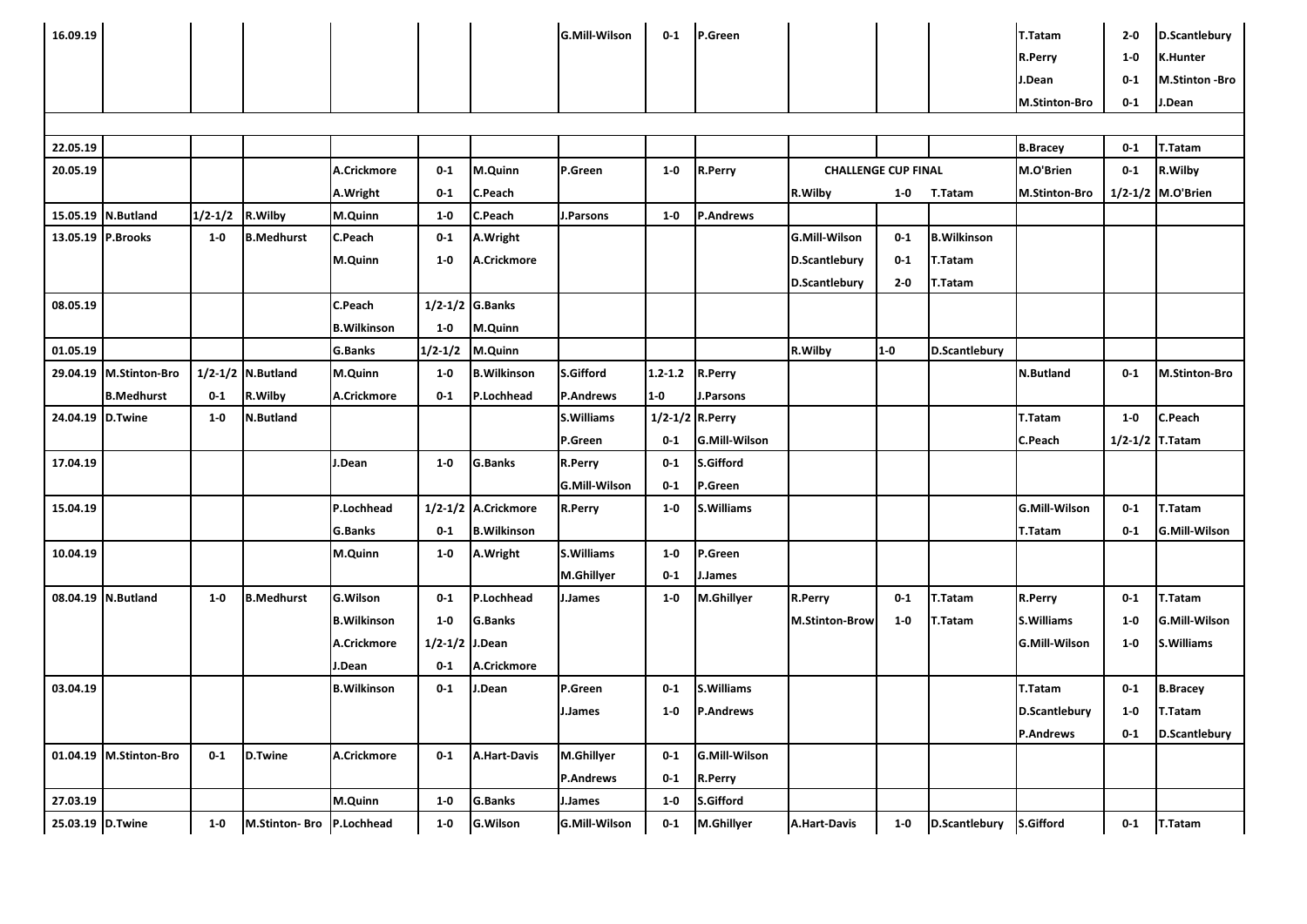|          |                    |         |                       | A.Crickmore         | $0 - 1$            | <b>B.Wilkinson</b>      |                      |         |                       | D.Scantlebury        | $0-1$           | <b>A.Hart-Davis</b> | T.Tatam              | $1-0$   | <b>S.Gifford</b>     |
|----------|--------------------|---------|-----------------------|---------------------|--------------------|-------------------------|----------------------|---------|-----------------------|----------------------|-----------------|---------------------|----------------------|---------|----------------------|
|          |                    |         |                       |                     |                    |                         |                      |         |                       | J.Parsons            | 1/2-1/2 T.Tatam |                     |                      |         |                      |
| 20.03.19 |                    |         |                       | <b>G.Wilson</b>     | 1/2-1/2 C.Peach    |                         |                      |         |                       |                      |                 |                     |                      |         |                      |
|          |                    |         |                       | J.Dean              | $0 - 1$            | M.Quinn                 |                      |         |                       |                      |                 |                     |                      |         |                      |
| 18.03.19 |                    |         |                       | A.Wright            |                    | 1/2-1/2 A.Crickmore     | J.James              |         | 1/2-1/2 G.Mill-Wilson | T.Tatam              | 1/2-1/2 R.Perry |                     | T.Tatam              | $0 - 1$ | A.Crickmore          |
|          |                    |         |                       | <b>G.Banks</b>      | $1/2 - 1/2$ J.Dean |                         |                      |         |                       |                      |                 |                     | A.Crickmore          | $1 - 0$ | T.Tatam              |
|          |                    |         |                       | P.Lochhead          | $0 - 1$            | <b>B.Wilkinson</b>      |                      |         |                       |                      |                 |                     | <b>D.Scantlebury</b> | $0 - 1$ | <b>M.Stinton-Bro</b> |
|          | 13.03.19 R.Wilby   | $0-1$   | <b>N.Butland</b>      | J.Dean              | $0-1$              | G.Wilson                | R.Perry              | $0 - 1$ | P.Green               |                      |                 |                     |                      |         |                      |
|          |                    |         |                       | <b>G.Banks</b>      | $0-1$              | P.Lochhead              |                      |         |                       |                      |                 |                     |                      |         |                      |
|          |                    |         |                       | C.Peach             | $1/2 - 1/2$        | M.Quinn                 |                      |         |                       |                      |                 |                     |                      |         |                      |
|          | 11.03.19 R.Wilby   |         | 1/2-1/2 M.Stinton-Bro | <b>G.Banks</b>      |                    | 1/2-1/2 A.Wright        | S. Williams          | $1-0$   | <b>G.Mill-Wilson</b>  | <b>D.Scantlebury</b> | $1-0$           | J.James             |                      |         |                      |
|          |                    |         |                       | J.Dean              | $1-0$              | C.Peach                 |                      |         |                       | <b>M.Ghillyer</b>    | $0 - 1$         | <b>R.Perry</b>      |                      |         |                      |
|          |                    |         |                       | <b>G.Wilson</b>     | $0-1$              | <b>A.Hart-Davis</b>     |                      |         |                       |                      |                 |                     |                      |         |                      |
|          |                    |         |                       | <b>B.Wilkinson</b>  | $1/2 - 1/2$        | A.Crickmore             |                      |         |                       |                      |                 |                     |                      |         |                      |
| 06.03.19 |                    |         |                       | P.Lochhead          | $1-0$              | <b>G.Banks</b>          |                      |         |                       |                      |                 |                     |                      |         |                      |
|          |                    |         |                       | A.Wright            | $0-1$              | M.Quinn                 |                      |         |                       |                      |                 |                     |                      |         |                      |
|          |                    |         |                       | C.Peach             | $1/2 - 1/2$        | J.Dean                  |                      |         |                       |                      |                 |                     |                      |         |                      |
|          | 04.03.19 R.Wilby   | $1-0$   | <b>B.Medhurst</b>     | <b>B.Wilkinson</b>  | $1-0$              | P.Lochhead              |                      |         |                       | J.Parsons            |                 | $1/2 - 1/2$ T.Tatam | T.Tatam              | $0 - 1$ | D.Scantlebury        |
|          |                    |         |                       | A.Crickmore         | $0 - 1$            | A.Wright                |                      |         |                       | R.Perry              |                 | 1/2-1/2 M.Ghillyer  | <b>D.Scantlebury</b> | $0 - 1$ | T.Tatam              |
|          |                    |         |                       |                     |                    |                         |                      |         |                       |                      |                 |                     | <b>A.Hart-Davis</b>  | $1-1$   | <b>Caleb Caleshu</b> |
|          | 27.02.19 D.Twine   | $1-0$   | R.Wilby               | <b>A.Hart-Davis</b> | $0-1$              | A.Wright                |                      |         |                       | <b>Ben Bracey</b>    | $0-1$           | <b>N.Butland</b>    |                      |         |                      |
|          | 25.02.19 N.Butland | $0-1$   | M.Stinton-Bro         | G.Banks             | $1-0$              | C.Peach                 | <b>G.Mill-Wilson</b> | $0-1$   | <b>S.Williams</b>     |                      |                 |                     |                      |         |                      |
|          |                    |         |                       | A.Crickmore         |                    | 1/2-1/2 A. Hart-Davis   |                      |         |                       |                      |                 |                     |                      |         |                      |
|          |                    |         |                       | A.Wright            | $0 - 1$            | <b>B.Wilkinson</b>      |                      |         |                       |                      |                 |                     |                      |         |                      |
|          | 20.02.19 R.Wilby   | $0-1$   | D.Twine               | C.Peach             | $1/2 - 1/2$        | <b>G.Wilson</b>         | S.Gifford            | $0-1$   | J.Parsons             | T.Tatam              | $0-1$           | D.Scantlebury       |                      |         |                      |
|          |                    |         |                       | A.Wright            | $0 - 1$            | G.Banks                 |                      |         |                       |                      |                 |                     |                      |         |                      |
| 18.02.19 |                    |         |                       | G.Wilson            | $0-1$              | A.Wright                | S.Gifford            | $0-1$   | T.Tatam               |                      |                 |                     | T.Tatam              | $0-1$   | <b>D.Scantlebury</b> |
|          |                    |         |                       | C.Peach             |                    | $1/2 - 1/2$ P. Lochhead | T.Tatam              | $1-0$   | <b>S.Gifford</b>      |                      |                 |                     | <b>D.Scantlebury</b> |         | $1/2 - 1/2$ T. Tatam |
|          |                    |         |                       | A.Crickmore         |                    | $1/2 - 1/2$ G. Banks    |                      |         |                       |                      |                 |                     |                      |         |                      |
|          |                    |         |                       | <b>G.Banks</b>      |                    | 1/2-1/2 A.Crickmore     |                      |         |                       |                      |                 |                     |                      |         |                      |
| 13.02.19 |                    |         |                       | P.Lochhead          | $0-1$              | M.Quinn                 | <b>D.Scantlebury</b> | $0-1$   | <b>G.Mill-Wilson</b>  |                      |                 |                     | <b>S.Williams</b>    | $1 - 0$ | <b>B.Bracey</b>      |
|          |                    |         |                       |                     |                    |                         | P.Green              | $1 - 0$ | M.Ghillyer            |                      |                 |                     |                      |         |                      |
|          | 11.02.19 P.Brooks  | $1 - 0$ | <b>P.Sivrev</b>       | <b>B.Wilkinson</b>  | $1-0$              | A.Wright                | T.Tatam              | $1 - 0$ | G.Mill-Wilson         | D.Scantlebury        | $1-0$           | J.Parsons           |                      |         |                      |
|          |                    |         |                       |                     |                    |                         |                      |         |                       |                      |                 |                     |                      |         |                      |
|          |                    |         |                       | <b>G.Wilson</b>     |                    | 1/2-1/2 A.Crickmore     | R.Perry              | $0 - 1$ | <b>P.Andrews</b>      |                      |                 |                     |                      |         |                      |
|          |                    |         |                       | A.Crickmore         |                    | 1/2-1/2 G. Wilson       |                      |         |                       |                      |                 |                     |                      |         |                      |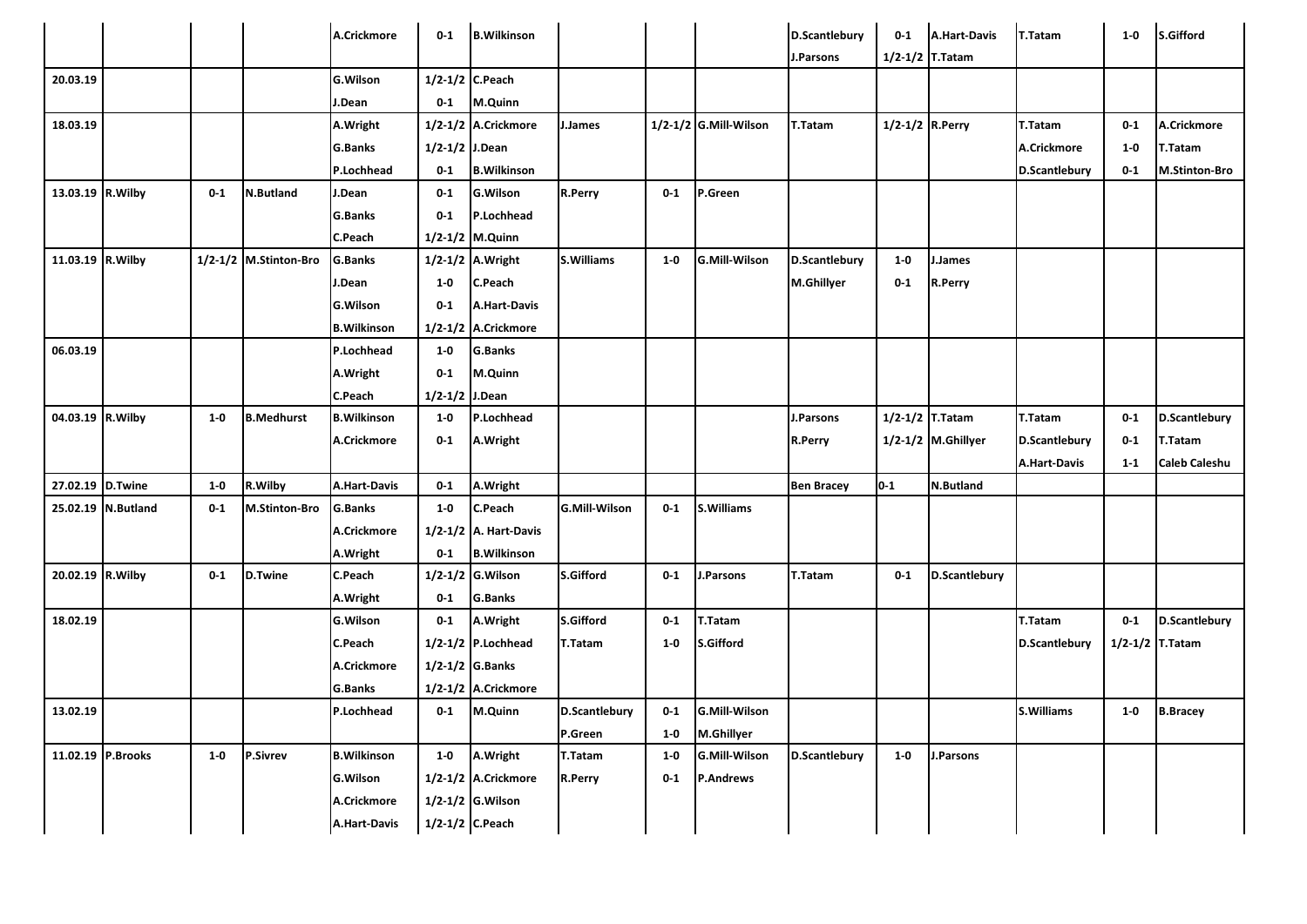|                   |                      |             |                       | P.Lochhead          | $0 - 1$     | J.Dean                  |                      |                 |                        |                      |         |                        |                      |             |                       |
|-------------------|----------------------|-------------|-----------------------|---------------------|-------------|-------------------------|----------------------|-----------------|------------------------|----------------------|---------|------------------------|----------------------|-------------|-----------------------|
| 07.02.19          |                      |             |                       | <b>G.Banks</b>      | $1/2 - 1/2$ | <b>A.Hart-Davis</b>     | .Parsons             | $0-1$           | S.Williams             |                      |         |                        |                      |             |                       |
|                   |                      |             |                       |                     |             |                         | M.Ghillyer           | $0 - 1$         | P.Green.               |                      |         |                        |                      |             |                       |
| 05.02.19          |                      |             |                       | A.Wright            | $1-0$       | G.Wilson                | S.Williams           | $1-0$           | <b>.Parsons</b>        |                      |         |                        | Caleb Caleshu        |             | 1/2-1/2 D.Scantlebury |
|                   |                      |             |                       | J.Dean              | $0-1$       | <b>B.Wilkinson</b>      | T.Tatam              | $1-0$           | <b>P.Andrews</b>       |                      |         |                        |                      |             |                       |
| 30.01.19          |                      |             |                       |                     |             |                         |                      |                 |                        |                      |         |                        | <b>D.Scantlebury</b> | $2 - 0$     | T.Tatam               |
| 28.01.19          | <b>B.Medhurst</b>    |             | 1/2-1/2 M.Stinton-Bro | <b>G.Banks</b>      | $1-0$       | G.Wilson                | <b>G.Mill-Wilson</b> |                 | 1/2-1/2 D.Scantlebury  |                      |         |                        | <b>Caleb Caleshu</b> | $1/2 - 1/2$ | <b>T.Tatam</b>        |
|                   | <b>D.Twine</b>       |             | 1/1-1/1 P.Brooks      | C.Peach             | $0 - 1$     | <b>A.Hart-Davis</b>     | P.Green              | $0 - 1$         | J.James                |                      |         |                        | <b>T.Tatam</b>       | $0 - 1$     | <b>Caleb Caleshu</b>  |
| 23.01.19          |                      |             |                       |                     |             |                         | J.James              | $1-0$           | P.Green                |                      |         |                        | T.Tatam              | $0 - 1$     | A.Hart-Davis          |
|                   |                      |             |                       |                     |             |                         |                      |                 |                        |                      |         |                        | <b>A.Hart-Davis</b>  | $0 - 1$     | T.Tatam               |
| 21.01.19 D.Twine  |                      | $1 - 0$     | <b>P.Sivrev</b>       | P.Lochhead          | $1-0$       | C.Peach                 |                      |                 |                        | <b>D.Scantlebury</b> |         | $1/2 - 1/2$ J. Parsons | A.Crickmore          | $0 - 1$     | <b>M.Stinton-Bro</b>  |
|                   | R.Wilby              | $0 - 1$     | P.Brooks              |                     |             |                         |                      |                 |                        |                      |         |                        | R.Wilby              | $1 - 0$     | <b>M.Stinton-Bro</b>  |
|                   | 16.01.19 N.Butland   | $1 - 0$     | <b>P.Sivrev</b>       | A.Wright            |             | $1/2 - 1/2$ P. Lochhead | J.Parsons            | $1 - 0$         | J.James                |                      |         |                        |                      |             |                       |
|                   |                      |             |                       | <b>G.Wilson</b>     | $0 - 1$     | J.Dean                  | T.Tatam              | $1-0$           | <b>R.Perry</b>         |                      |         |                        |                      |             |                       |
| 14.01.19          |                      |             |                       | <b>G.Wilson</b>     | $1/2 - 1/2$ | <b>G.Banks</b>          | I.James              | $1/2 - 1/2$     | J.Parsons              | S.Williams           | $1-0$   | <b>A.Hart-Davis</b>    |                      |             |                       |
| 09.01.19          |                      |             |                       | <b>A.Hart-Davis</b> | $1-0$       | G.Banks                 | I.James              | $0-1$           | T.Tatam                | D.Scantlebury        | $0 - 1$ | R.Wilby                | <b>D.Scantlebury</b> | $0 - 1$     | R.Wilby               |
|                   |                      |             |                       | J.Dean              | $0 - 1$     | P.Lochhead              | <b>G.Mill-Wilson</b> | $0 - 1$         | J.Parsons              | R.Wilby              | $1-0$   | D.Scantlebury          | R.Wilby              | $1-0$       | D.Scantlebury         |
|                   | 07.01.19 N.Butland   | $1-0$       | P.Brooks              |                     |             |                         | J.James              | $1/2 - 1/2$     | R.Perry                |                      |         |                        | <b>S.Gifford</b>     | $0 - 1$     | A.Proudfoot           |
|                   |                      |             |                       |                     |             |                         | J.Parsons            | $0 - 1$         | <b>G.Mill-Wilson</b>   |                      |         |                        |                      |             |                       |
|                   |                      |             |                       |                     |             |                         | M.Ghillyer           | $1 - 0$         | <b>P.Andrews</b>       |                      |         |                        |                      |             |                       |
| 12.12.18          |                      |             |                       | M.Quinn             | $1-0$       | G.Wilson                |                      |                 |                        | <b>N.Butland</b>     | $1 - 0$ | <b>D.Scantlebury</b>   | <b>I.Parsons</b>     |             | 1/2-1/2 T.Tatam       |
|                   |                      |             |                       |                     |             |                         |                      |                 |                        |                      |         |                        | J.Parsons            | $0 - 1$     | P.Green               |
| 10.12.18 P.Sivrev |                      | $1-0$       | <b>B.Medhurst</b>     | J.Dean              | $0-1$       | <b>A.Hart-Davis</b>     | M.Ghillyer           | $0-1$           | <b>D.Scantlebury</b>   | M.Ghillyer           | $0 - 1$ | D.Scantlebury          | <b>B.Medhurst</b>    | $2 - 0$     | D.Scantlebury         |
|                   | <b>M.Stinton-Bro</b> |             | 1/2-1/2 P.Brooks      |                     |             |                         | <b>S.Gifford</b>     | $0 - 1$         | <b>S.Williams</b>      |                      |         |                        |                      |             |                       |
|                   |                      |             |                       |                     |             |                         | <b>P.Andrews</b>     | $0 - 1$         | <b>T.Tatam</b>         |                      |         |                        |                      |             |                       |
|                   |                      |             |                       |                     |             |                         | <b>G.Mill-Wilson</b> | $1-0$           | J.James                |                      |         |                        |                      |             |                       |
|                   |                      |             |                       |                     |             |                         | R.Perry              | $1/2 - 1/2$     | T.Tatam                |                      |         |                        |                      |             |                       |
| 05.12.18          |                      |             |                       | <b>G.Wilson</b>     | $0 - 1$     | M.Quinn                 | P.Green              | $1 - 0$         | D.Scantlebury          |                      |         |                        | J.James              | $0 - 1$     | <b>S.Williams</b>     |
|                   |                      |             |                       |                     |             |                         | M.Ghillyer           | 1/2-1/2 R.Perry |                        |                      |         |                        | J.James              | $2 - 0$     | M.Ghillyer            |
|                   |                      |             |                       |                     |             |                         | J.James              | $0 - 1$         | <b>S.Williams</b>      |                      |         |                        |                      |             |                       |
|                   | 03.12.18 B.Medhurst  | $1/2 - 1/2$ | <b>D.Twine</b>        |                     |             |                         | l.Parsons            | $1-0$           | <b>S.Gifford</b>       |                      |         |                        | <b>R.Perry</b>       | $1 - 0$     | .Parsons              |
|                   | P.Brooks             | $1/2 - 1/2$ | <b>M.Stinton-Bro</b>  |                     |             |                         |                      |                 |                        |                      |         |                        | <b>S.Williams</b>    | $2 - 0$     | <b>M.Ghillyer</b>     |
| 28.11.18 P.Sivrev |                      | $0-1$       | N.Butland             | A.Wright            | $1-0$       | <b>A.Hart-Davis</b>     | J.James              | $0-1$           | D.Scantlebury          |                      |         |                        |                      |             |                       |
|                   |                      |             |                       | M.Quinn             | $1-0$       | J.Dean                  | A.Tatam              |                 | $1/2 - 1/2$ J. Parsons |                      |         |                        |                      |             |                       |
|                   |                      |             |                       |                     |             |                         | <b>S.Williams</b>    | $1 - 0$         | M.Ghillyer             |                      |         |                        |                      |             |                       |
|                   |                      |             |                       |                     |             |                         | M.Ghillyer           | $0 - 1$         | <b>S.Williams</b>      |                      |         |                        |                      |             |                       |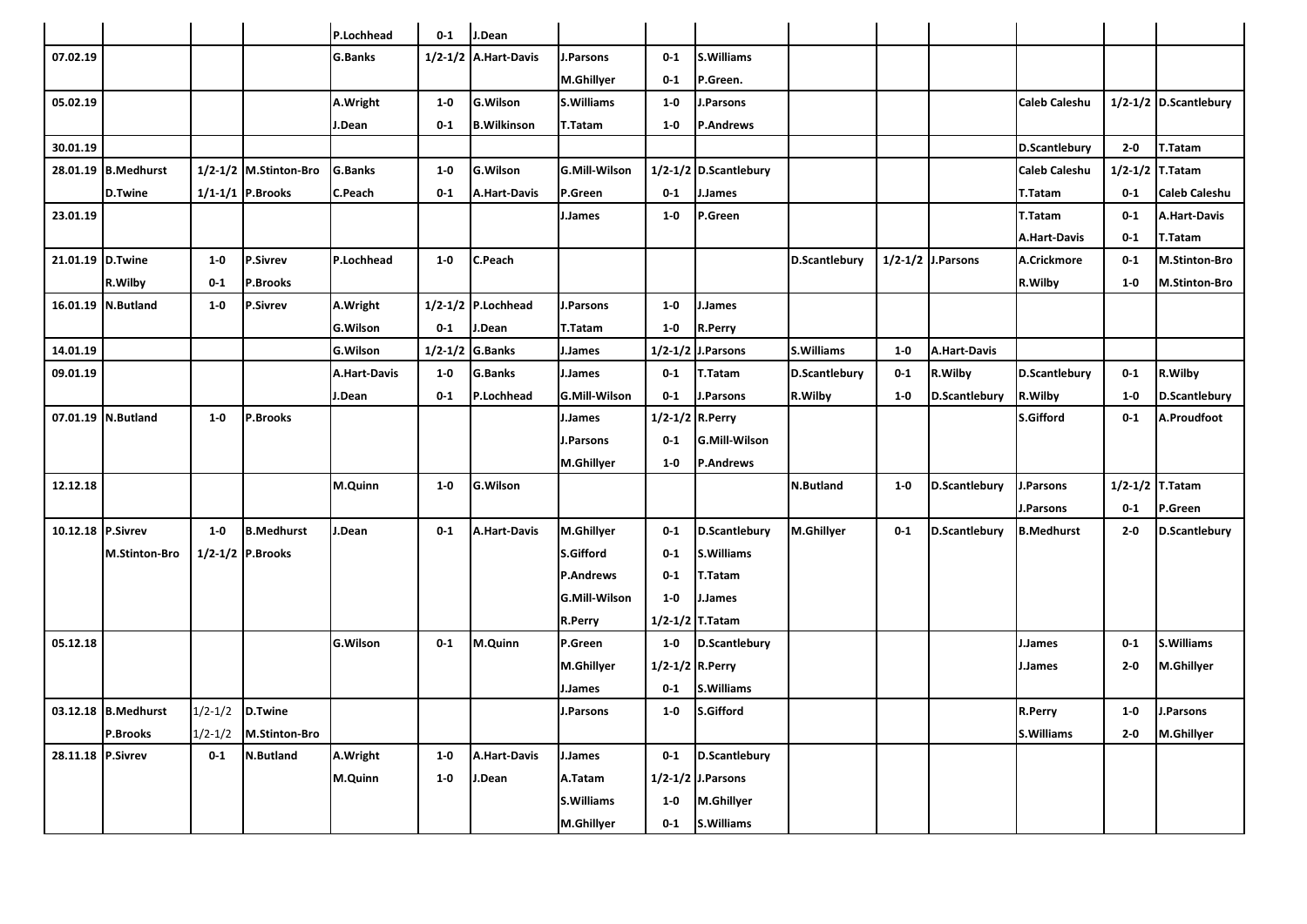| 26.11.18 P.Brooks |           | $1-0$ | R.Wilby           | A.Hart-Davis | $1-0$   | <b>G.Wilson</b> | <b>P.Andrews</b> | $0 - 1$           | <b>D.Scantlebury</b> |         |       |            | S.Williams    | $1-0$ | J.James       |
|-------------------|-----------|-------|-------------------|--------------|---------|-----------------|------------------|-------------------|----------------------|---------|-------|------------|---------------|-------|---------------|
|                   | D.Twine   | $1-0$ | <b>B.Medhurst</b> |              |         |                 | S.Williams       | $1-0$             | J.James              |         |       |            |               |       |               |
|                   |           |       |                   |              |         |                 | S.Williams       | $1-0$             | S.Gifford            |         |       |            |               |       |               |
| 21.11.18          | N.Butland |       | $1/2-1/2$ D.Twine | A.Hart-Davis | $0 - 1$ | P.Lochhead      | R.Perry          | $1/2-1/2$ J.James |                      | R.Wilby | $0-1$ | S.Williams | D.Scantlebury | $1-0$ | P.Green       |
|                   |           |       |                   | A.Proudfoot  | $1-0$   | G.Wilson        | S.Gifford        | $0 - 1$           | M.Ghillyer           |         |       |            | P.Green       | $1-0$ | D.Scantlebury |
|                   |           |       |                   |              |         |                 | D.Scantlebury    | $0 - 1$           | P.Green              |         |       |            |               |       |               |
|                   |           |       |                   |              |         |                 |                  |                   |                      |         |       |            |               |       |               |
|                   |           |       |                   |              |         |                 |                  |                   |                      |         |       |            |               |       |               |
|                   |           |       |                   |              |         |                 |                  |                   |                      |         |       |            |               |       |               |
|                   |           |       |                   |              |         |                 |                  |                   |                      |         |       |            |               |       |               |
|                   |           |       |                   |              |         |                 |                  |                   |                      |         |       |            |               |       |               |
|                   |           |       |                   |              |         |                 |                  |                   |                      |         |       |            |               |       |               |
|                   |           |       |                   |              |         |                 |                  |                   |                      |         |       |            |               |       |               |
|                   |           |       |                   |              |         |                 |                  |                   |                      |         |       |            |               |       |               |
|                   |           |       |                   |              |         |                 |                  |                   |                      |         |       |            |               |       |               |
|                   |           |       |                   |              |         |                 |                  |                   |                      |         |       |            |               |       |               |
|                   |           |       |                   |              |         |                 |                  |                   |                      |         |       |            |               |       |               |
|                   |           |       |                   |              |         |                 |                  |                   |                      |         |       |            |               |       |               |
|                   |           |       |                   |              |         |                 |                  |                   |                      |         |       |            |               |       |               |
|                   |           |       |                   |              |         |                 |                  |                   |                      |         |       |            |               |       |               |
|                   |           |       |                   |              |         |                 |                  |                   |                      |         |       |            |               |       |               |
|                   |           |       |                   |              |         |                 |                  |                   |                      |         |       |            |               |       |               |
|                   |           |       |                   |              |         |                 |                  |                   |                      |         |       |            |               |       |               |
|                   |           |       |                   |              |         |                 |                  |                   |                      |         |       |            |               |       |               |
|                   |           |       |                   |              |         |                 |                  |                   |                      |         |       |            |               |       |               |
|                   |           |       |                   |              |         |                 |                  |                   |                      |         |       |            |               |       |               |
|                   |           |       |                   |              |         |                 |                  |                   |                      |         |       |            |               |       |               |
|                   |           |       |                   |              |         |                 |                  |                   |                      |         |       |            |               |       |               |
|                   |           |       |                   |              |         |                 |                  |                   |                      |         |       |            |               |       |               |
|                   |           |       |                   |              |         |                 |                  |                   |                      |         |       |            |               |       |               |
|                   |           |       |                   |              |         |                 |                  |                   |                      |         |       |            |               |       |               |
|                   |           |       |                   |              |         |                 |                  |                   |                      |         |       |            |               |       |               |
|                   |           |       |                   |              |         |                 |                  |                   |                      |         |       |            |               |       |               |
|                   |           |       |                   |              |         |                 |                  |                   |                      |         |       |            |               |       |               |
|                   |           |       |                   |              |         |                 |                  |                   |                      |         |       |            |               |       |               |
|                   |           |       |                   |              |         |                 |                  |                   |                      |         |       |            |               |       |               |